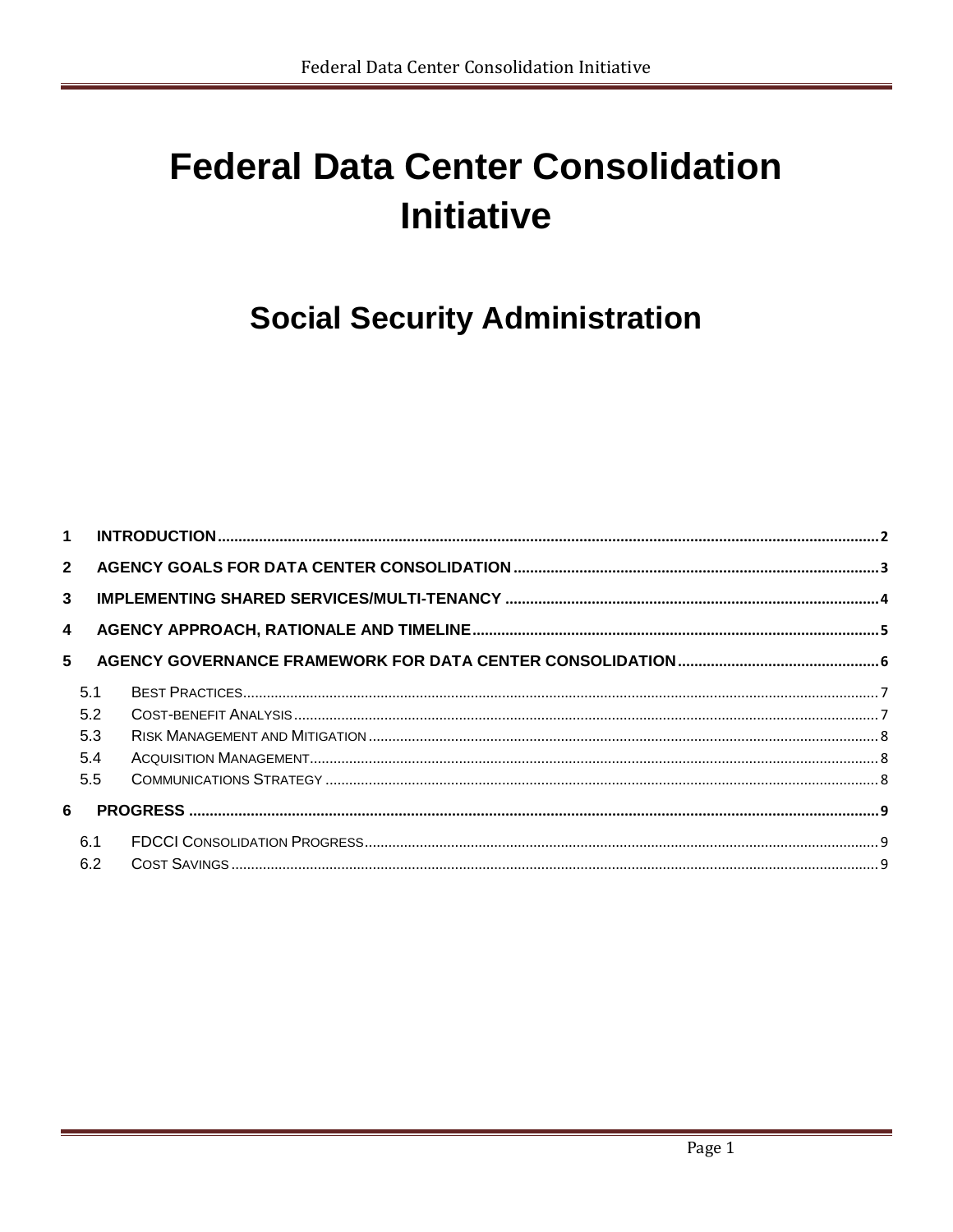### **1 Introduction**

The Social Security Administration (SSA) remains strongly committed to the appropriate design of our data center strategy to meet our data processing requirements effectively and efficiently. Over the years, we have moved decisively from a distributed to a more centralized model that takes into account efficiencies of scale, response time, data distribution requirements, and disaster recovery considerations.

Our most recent advancement of our raised floor environment occurred with the addition of the Second Support Center (SSC) in 2009. The SSC is a co-processing facility in North Carolina that works hand-in-hand with our National Computer Center (NCC) in Baltimore to process critical agency workloads and each act as the disaster backup for the workloads of the other center. Some capabilities, such as the public's access to www.socialsecurity.gov, employee access to the Internet, and IT operations control, are possible from both data centers simultaneously, thus ensuring that these very important communications and control functions will never be off the air, even in the event of a disaster. The NCC-SSC disaster recovery capability replaced our previous disaster recovery capability that relied on an expensive leased facility that was not able to provide sufficient capacity to fully support all of the agency's critical systems. The value of the shared operations control function has been proven during severe weather, fire alarms and earthquakes when the SSC was able to take on additional responsibilities at a time when NCC staff was not able to make their way into work.

Currently SSA is in the process of designing and building a new National Support Center (NSC) to replace the NCC, which has been in operation for over 30 years. Two independent studies (EYP, Lockheed Martin) have shown that the building's infrastructure (electrical, plumbing, HVAC) is reaching a critical stage and must be replaced with a new and up-to-date facility. SSA has been granted \$500M in ARRA money in order to design, build and migrate to a new data center that will be located in Urbana, MD. SSA will begin the IT migration to the new data center in January 2015 and be complete by June 2016.

As part of the requirements stage SSA hired a consultant to research and deliver a growth model for the new data center that would provide power, space, cooling and operational workload projections over the 30 year expected lifetime. As a result of this study SSA is actively working on a consolidation and virtualization effort that will enable the agency to capitalize on state-of-the-art energy efficient equipment layouts and designs. It will allow SSA to move in to the new data center which will have a reduced computer room floor footprint. Federal energy mandates for new federal buildings are the impetus for this effort with the goal to attain LEED Gold Certification.

Verifying and tracking the equipment inventory has played a major factor in SSA's acquisition strategy for new data center hardware and is an ongoing process. Any new hardware request is reviewed as a virtualization candidate. The growth model predicts that this acquisition strategy, in conjunction with the mainframe environment, will realize an overall virtualization percentage of 60%. While the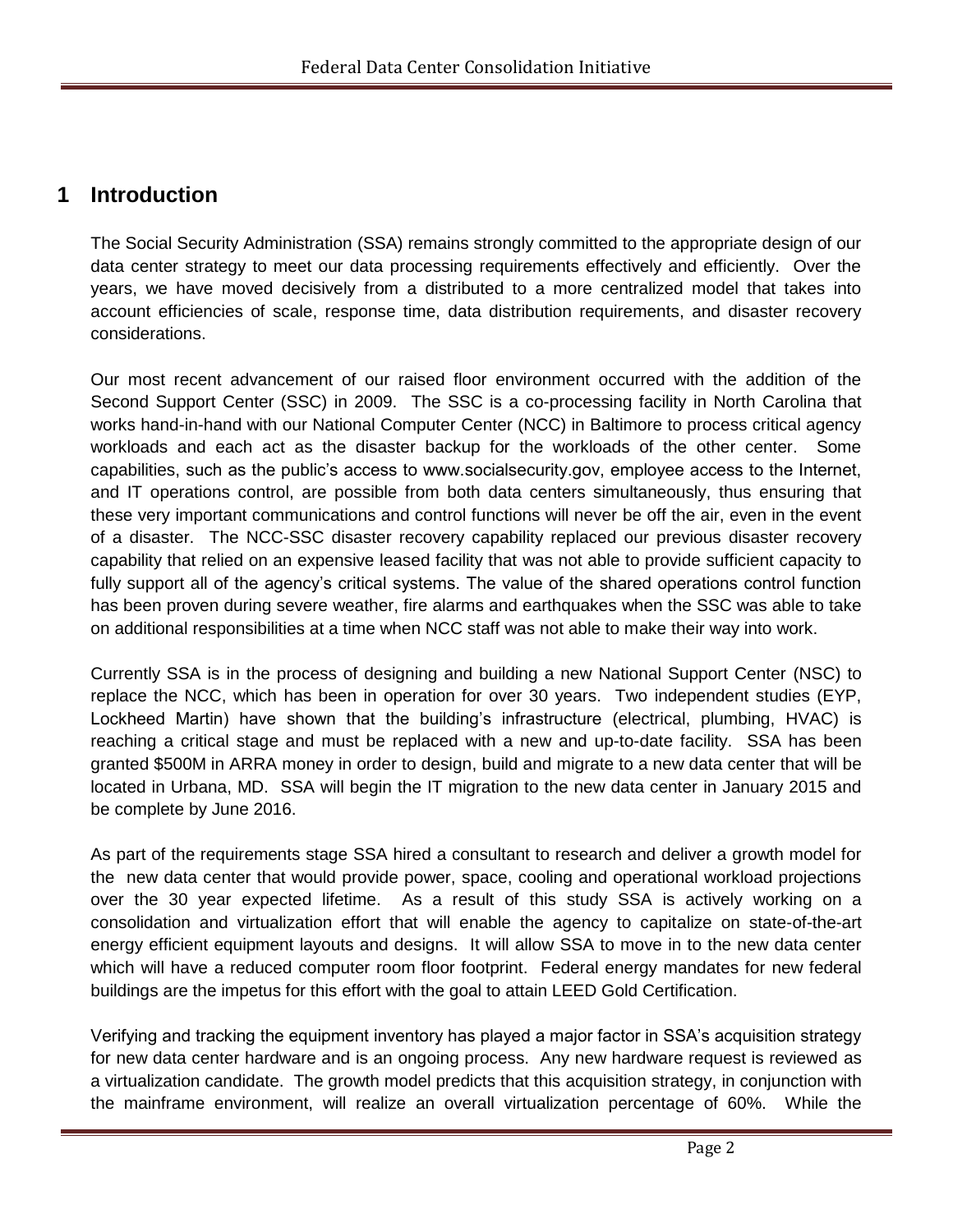virtualization percentage will increase due to technological advancements, in accordance with a projected 15% year-to-year server workload growth, SSA's goal is to reduce the 2009 baseline of approximately 1300 physical servers and maintain the hardware footprint to less than 1000 physical servers in the NSC over its 30 year lifetime.

Based on the fact that SSA has two data centers and will continue to have two data centers after the migration to the new NSC, SSA in the spirit of the goals of the FDCCI continually strives to reduce power consumption, maximize processing capabilities and adhere to green IT initiatives. Therefore, all information discussed in this document will concentrate on information related to our consolidation/virtualization efforts in preparation for the migration from the NCC to the NSC and take into consideration that both the NSC and SSC will co-process and serve as disaster recovery sites for each other. The consolidation/virtualization strategies and goals therefore are applied in both data centers.

# **2 Agency Goals for Data Center Consolidation**

In preparation for the move from the NCC to the NSC, SSA will focus on consolidating and virtualizing major areas of our data processing footprint including servers, storage and network. SSA is actively engaged in the planning and preparation for the migration. A workgroup has been in place since May 2009 whose original focus was on the requirements for the building but now the current focus also includes the IT migration aspect of the NSC Project. A consultant, procured with ARRA funding, has been hired to provide consultant services and work with SSA to produce a data center migration plan. The main areas that this public/private partnership will concentrate on are with consolidation, virtualization, asset management, budget and acquisition strategies. The goal is to maximize processing power through virtualization technologies to achieve higher energy savings and a decreased equipment footprint which in turn will reduce operating costs and reduce our carbon footprint.

Qualitative goals for Data Center Consolidation include:

- As a matter of course SSA aims to reduce the Total Cost of Ownership (TCO) for data center hardware, software and operations, by continuing more effective acquisition and operations practices which will automatically assume that any server request will be for a virtual server. A review will be performed when a waiver from virtualization is requested.
- Since SSA deals with a great amount of Personally Identifiable Information (PII) we will continue to comply with the Federal Information Security Management Act of 2002 to increase the overall IT security posture of the agency, by standardization, automation and continuous risk monitoring.
- SSA is in the process of reviewing our current computing platforms in order to possibly reduce the number of operating systems and capitalize on alternative and presumably less expensive operating systems like Linux. Linux is the basis for most X86 virtualization efforts, can run on any hardware platform and is gaining in several sectors like Financial, Insurance, Airlines and Federal Agencies.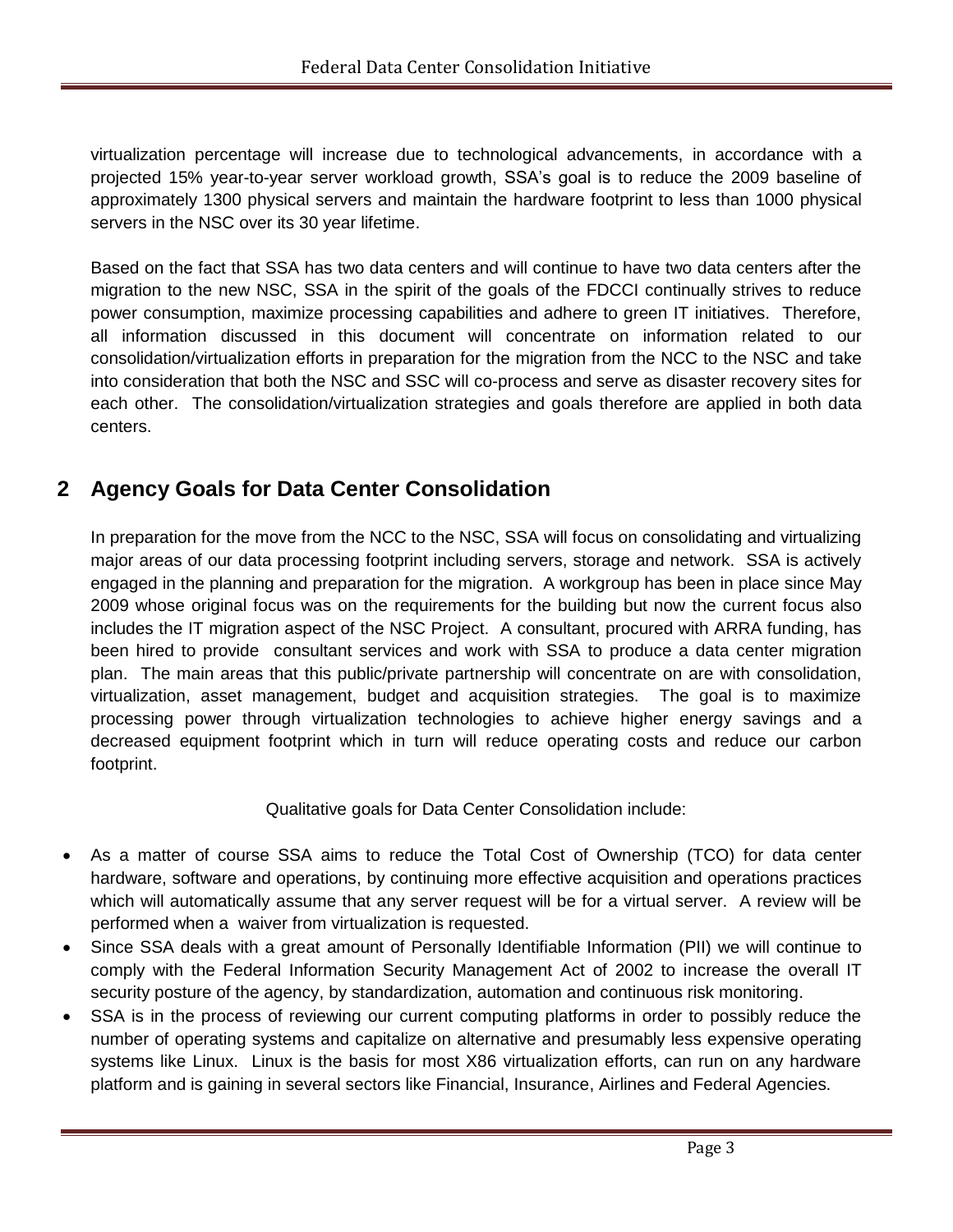SSA will continue to adhere to federal recommendations and guidelines that promote the use of Green IT by reducing the overall energy and real estate footprint of federal buildings. The chief directives are Executive Order 13423, Executive Order 13514, 42U.S.C. and 10 C.F.R. § 433.7 Federal Building Energy Efficiency Standards.

Quantitative objectives for Data Center Consolidation:

- During the requirements phase of the NSC Project in 2009, SSA set a goal of being 60% virtualized by January 2015 for X86 and RISC based hardware as calculated by the following formula: 100x(1-(Phys Srvrs / Phys Srvrs + Virt Srvrs)). Our goal is to achieve less that 1000 servers in each data center.
- Energy efficient equipment containment strategies for both data centers will focus on optimizing the power usage effectiveness (PUE) rating by increasing inlet air temperatures in accordance with the 2008 American Society of Heating, Refrigerating and Air-Conditioning Engineers (ASHRAE) guidelines. SSA's goal is to achieve a PUE rating of 1.3 or better for both data centers.
- For the NSC a Leadership in Energy and Environmental Design (LEED) Gold Certification is a requirement. The U.S. Green Building Council (USGBC) will be the accrediting body.

# **3 Implementing Shared Services/Multi-tenancy**

SSA is both a customer and provider of cloud or shared service data processing. It makes sense that services that can be provided by a department or agency which allows access to information at portal type locations and that are not directly related to the mission of the agency be utilized to achieve cost savings and standardization throughout the federal government. Examples for SSA include:

- SSA currently allows other federal and state government agencies access to our internal systems for SSN verification. Used mostly by the Department of Homeland Security, State Motor Vehicle Agencies and employers, this access allows positive identification verification in compliance with the USA Patriot Act of 2001.
- The FAQs link on SSA's public homepage is a cloud service provided by a private company.
- SSA's Access to Financial Institutions (AFI) process is part of the Supplemental Security Income (SSI) process, can be accessed via SSA's public homepage and is a cloud service provided by a private company.
- SSA hosts data operations for the Health and Human Services Office of Child Support Enforcement (OCSE).
- Human Resources utilizes the Department of the Interior's Federal Personnel Payroll System.
- Human Resources utilizes USAJOBS and USA Staffing hosted by the Office of Personnel Management (OPM).
- Human Resources utilizes eQuip from the OPM for security and suitability investigations.
- All SSA employees access payroll records through OPM's Employee Express website.
- All SSA employees access their Official Personnel Folder through OPM's eOPF web portal.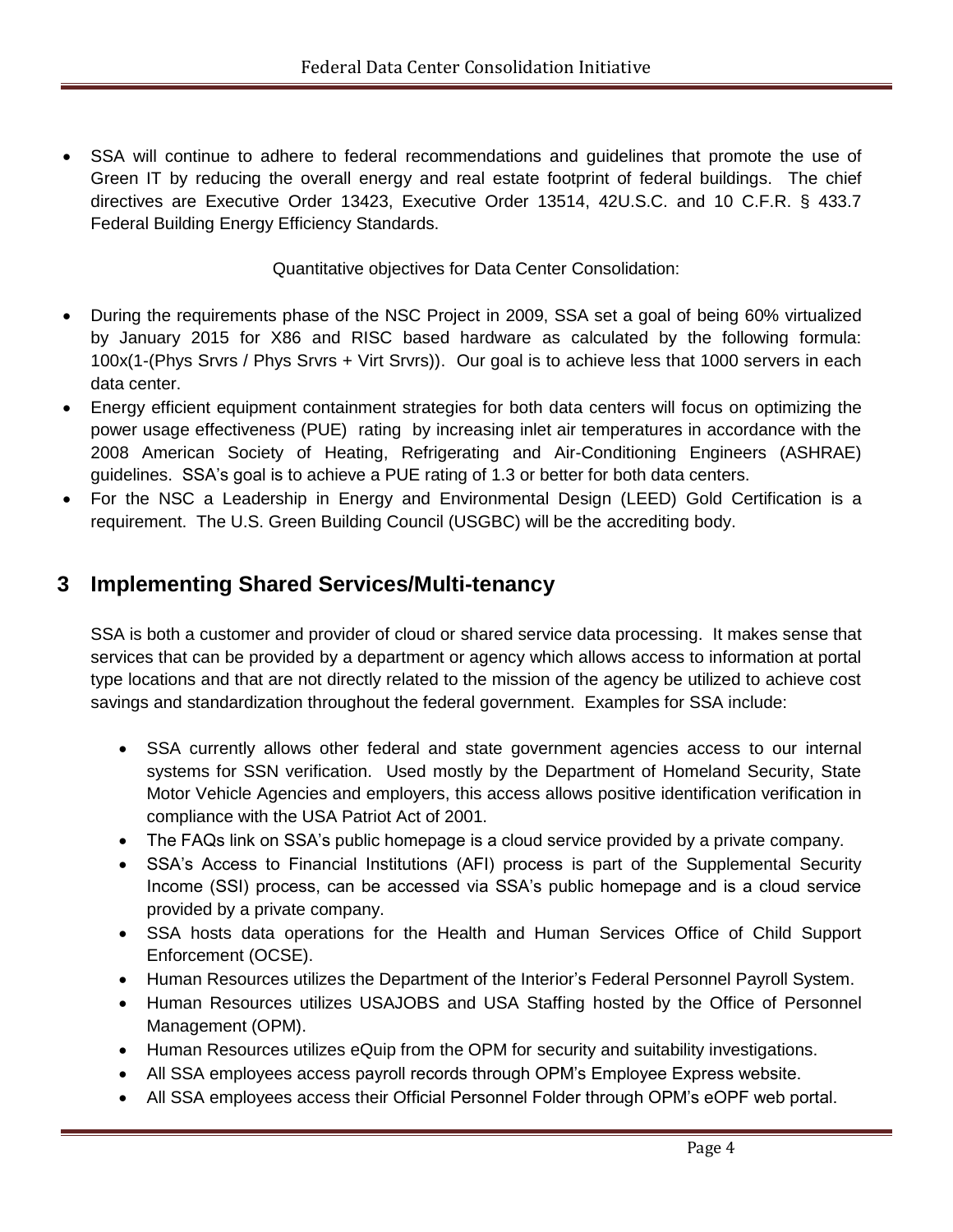- Citizen Access Routing Enterprise (CARE 2020) is a cloud-based call center solution utilizing Voice over Internet Protocol (VoIP) technology that improves services for SSA e-Gov initiatives.
- SSA's Office of Acquisition and Grants routinely utilizes FEDBIZOPS to conduct business.
- Electronic Disability (eDib) is a national disability case processing system that SSA collaborates with exchanging and using disability data with every state and territory of the US as well as with private health care providers.

SSA will continue to provide and seek out cloud services that makes sense from a fiscal and operational standpoint. Due to federal building energy mandates the new NSC is being built to house SSA workloads in addition to existing customer agency workloads only. At this time multi-tenancy does not fit our business model (with the exception of OCSE) nor will extra space, power and cooling be available for another agency's equipment.

# **4 Agency Approach, Rationale and Timeline**

The SSA has two major efforts underway that dictate how both our data centers will reach parity in processing as well as in reducing energy consumption. The first project is the SSC. Begun in 2005 the SSC became a co-processing data center in May of 2009 with the migration of our national Electronic Disability Case Processing system from the NCC. In addition several production processing functions necessary for co-processing and disaster recovery were implemented at both data centers in order for both data centers to become a back up site for the other. This effort will conclude by  $1<sup>st</sup>$  Qtr 2013.

The second project began in early 2009 for the replacement of the existing NCC. Migration of all production services from the NCC to the new NSC will start in January 2015 and conclude in June 2016.

For both efforts, we are aggressively pursuing consolidation and virtualization efforts at both sites. We have committed to the reduction of the number of physical servers that will be housed in the NSC to less than 1000 for the life of the new data center. We will achieve this goal by implementing strict adherence to consolidation efforts that is tied to our acquisition and capacity planning processes. We have taken metrics of existing equipment and have shown physical server utilization and identified underused equipment. Decisions are then made to add applications and services from underutilized equipment to a consolidated server. We also view any new server acquisition request as a request for a virtual server. If a waiver is requested due to the nature of the application or appliance then decisions are made for the viability and acquisition of new server hardware.

SSA also has efforts underway that will contain the airflow for equipment that studies have shown greatly increase cooling metrics thereby reducing energy consumption, which in turn reduces operating costs. We need to pursue containment strategies first for the NSC because of the projected energy requirements dictate an air containment strategy in order to meet the strict energy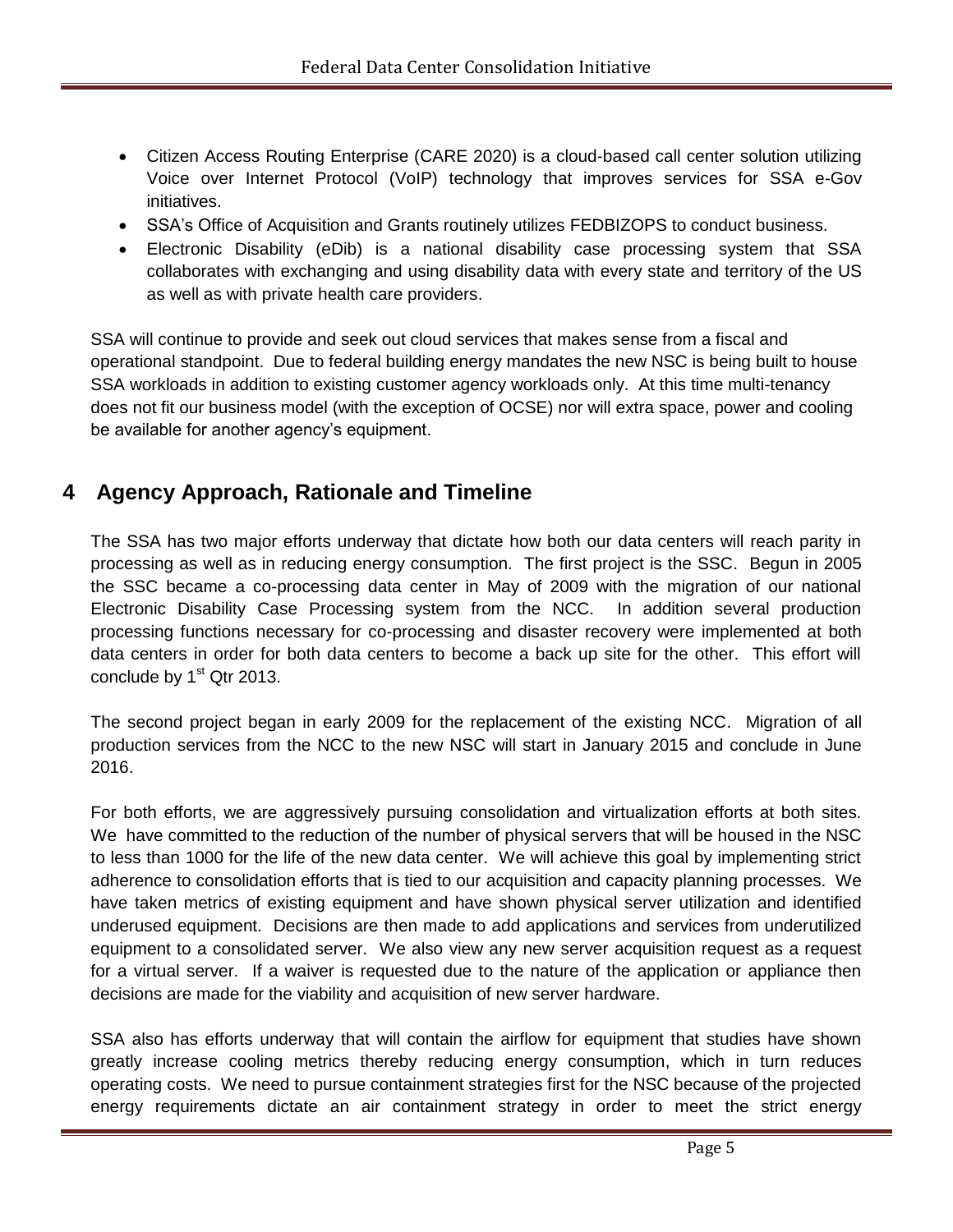requirements for new federal buildings and second for the SSC in order to achieve processing parity and energy savings.

We have committed to being 60% virtualized with less than 1000 physical servers in the NCC in order to fit into the footprint of the NSC. Our goal is to virtualize by no less than 15% each year until movein occurs at the NSC in January 2015. A workgroup is in place that measures and monitors the consolidation/virtualization process. This effort incorporates asset and acquisition management.

By the time we fully migrate to the NSC in June 2016, both the NSC and SSC will have implemented full consolidation/virtualization, air flow containment, will be true co-processing centers and will be the disaster recovery or back-up site for the other.

## **5 Agency Governance Framework for Data Center Consolidation**

The agency governance for the activities described in this document occurs at two levels. The Office of Telecommunications and Systems Operations proposes activities to occur over a two-year budgetplanning horizon. The Deputy Commissioner of Systems/CIO reviews the proposals, determines that the appropriate planning and oversight is in place, and maintains contact with the project team to ensure that the agency achieves the desired outcomes.

The development of the new data center, an effort led by the Office of Facilities Management, is subject to a much more elaborate and agency-wide governance process. The Associate Commissioner for Facilities and Supply Management reports to a committee comprised of the Deputy Commissioner for Budget, Finance, and Management, the Deputy Commissioner for Systems/CIO. The Deputy Commissioners, in turn, meet regularly with the Chief of Staff and the Commissioner of Social Security to update them on progress and gain their views on directions. The entire process, supported by staff from each Deputy Commissioner organization, collaborates on requirements definition and other tasks. The building procurement activities are managed by GSA who collaborate with the Associate Commissioner for Facilities and Supply Management.

- As part of the ongoing consolidation/virtualization effort fiscal decisions are made that eliminate redundant isolated systems and spending on commodity software, infrastructure and operations.
- An integrated team of federal employees and consultants has been organized to plan and execute all data center migration and consolidation/virtualization. This team consists of Program and Project managers that oversee every technical area related to data center efficiency.
- Each technical area monitors system compliance for energy savings, operational savings and fiscal responsibility.
- In February 2008, Michael J. Astrue, the commissioner of the Social Security Administration, established the Future Systems Technology Advisory Panel (FSTAP) by authority of the Federal Advisory Committee Act. The mission of the Panel is to provide independent advice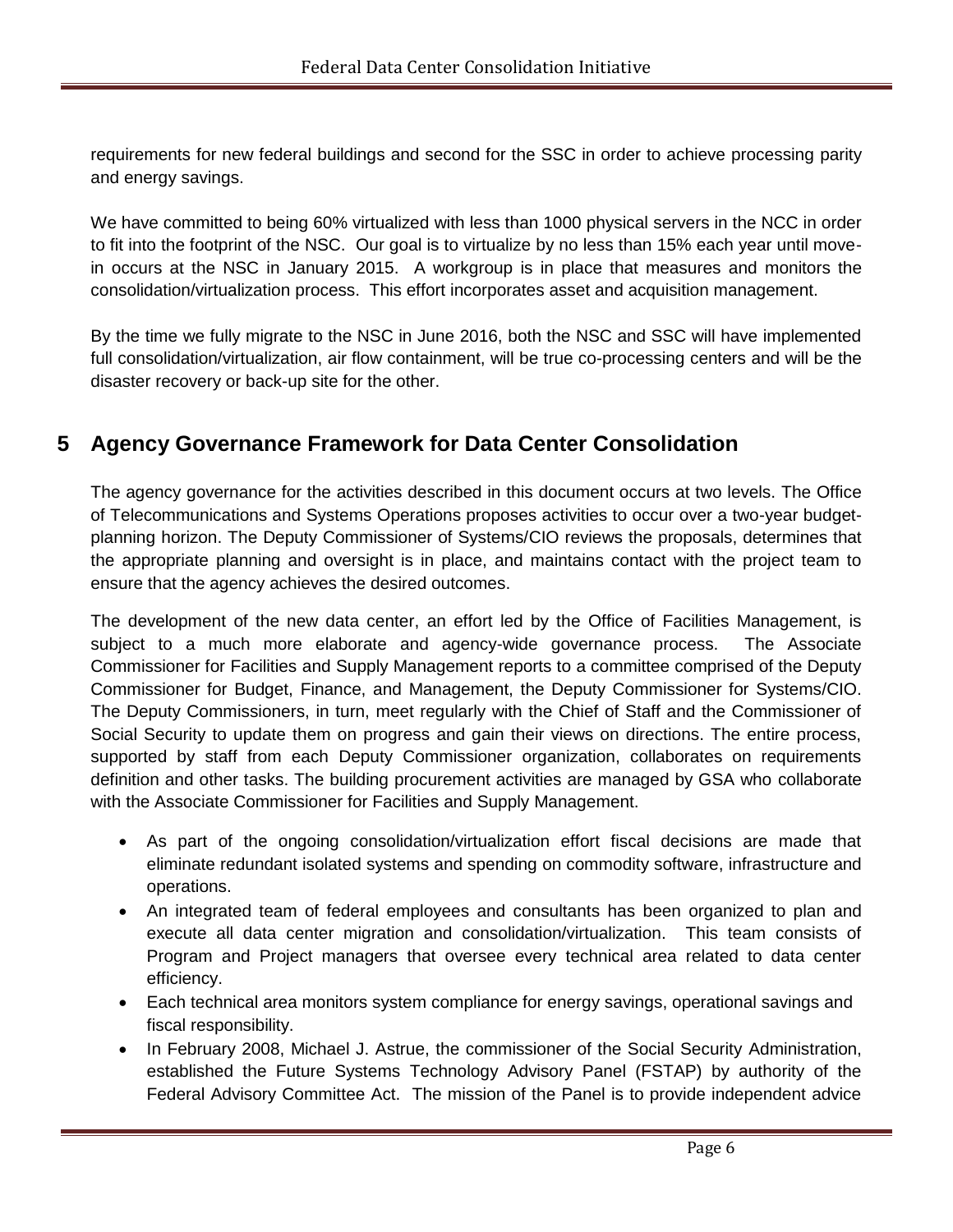and recommendations on the future of systems technology and electronic services at the Social Security Administration five to ten years into the future. The recommendations of the Panel will provide SSA a roadmap of future systems technologies needed in carrying out its statutory mission. Advice and recommendations will relate to areas of future internet applications, customer service, privacy and other arenas vital to the SSA's ability to serve the American people.

#### **5.1 Best Practices**

As a result of the IT Workload Growth Model that was conducted by an independent consultant in response to the requirements phase of the NSC Project, a Consolidation/Virtualization project team was formed in order to start work on reducing the amount of physical servers in the NCC so that we will fit into the new NSC. This strategy also applies to our Second Support Center. The study posited that SSA has a 15% year-to-year workload increase along with a 25% jump every 5 years. Our goal is to achieve 60% virtualization while keeping the number of servers in the NCC and eventually the NSC to under 1000 even as our workloads increase.

The workgroup first gathered server metrics from every production server to quantify server usage. This information was then presented to the hardware/software owners to show how we could improve efficiency by consolidation/virtualization.

Secondly a fiscal process was put in place whereby all requests for new servers were first considered to be for a virtual server. If the support component insisted on a physical server then further justification and review is conducted and finally a decision made. With this process in place we have seen a monthly net increase of 20 servers in January be reduced to a net increase of 0 or less currently. We have started to see a downturn in the total number of servers in the NCC. The SSC, keep in mind is still being ramped up.

As a result of the higher server densities that can and will be achieved it is necessary to develop an air containment strategy. The new NSC will have Hot-Aisle-Containment while the NCC and SSC can take advantages of cost savings and higher cabinet densities by exploring the use of cold-aislecontainment.

Another area being considered is the ability to be able to monitor both the IT equipment and the IT whitespace environmental metrics. This convergent monitoring will allow better distribution of virtual servers by allowing the movement of virtual servers away from a "hot" aisle to a "cold" or less utilized cabinet or row.

#### **5.2 Cost-benefit Analysis**

Our goal for the NCC is to reduce the number of physical servers to 1000 by January 2015, the start of the IT migration to the NSC. We also plan by 2013 to have both the NCC and SSC reach parity in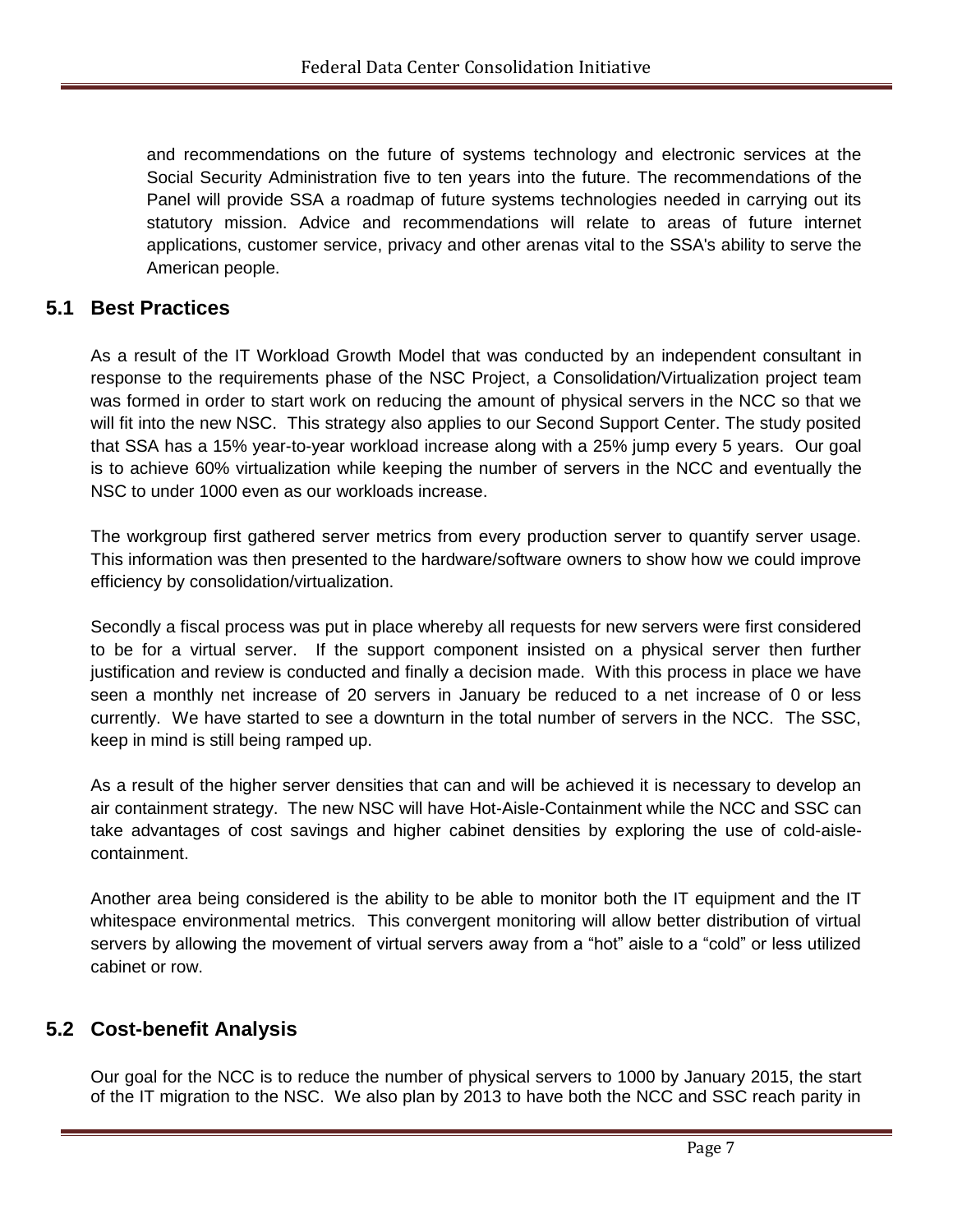processing and disaster recovery capability. After we achieve processing parity between the two centers, we will continue to pursue aggressive virtualization. As our workloads increase 15-25% per year it will be necessary to keep up with processing capabilities. We are relying on technological advances to continue in order to stay within the forecasted footprint of our data centers.

Cost savings will be realized as we by reduce the number of servers that we have to buy and replace during the typical hardware lifecycle. Industry forecasts predict that an eventual cost savings will be also achieved from air containment strategies and utility cost reductions.

For SSA over the next four years we will be fully build out a second support center, build a new data center to replace the existing NCC and continuing to operate the NCC until June 2016. In that time period, our equipment and workloads will increase. The savings that we will realize will come from the ~300 physical server reduction in the NCC.

#### **5.3 Risk Management and Mitigation**

All projects here at SSA follow strict project management guidelines and principles. Several checks and balances are used in order to define and monitor risk at each level. All projects are required to have a dedicated project manager who oversees a project plan. If a project is large enough, an OMB 300 is maintained for further project and executive oversight. The project plan is vetted through multiple layers of management and progress is reported on at each level on a regular basis. Deviations in project costs or milestones are dealt with in a collective management process. Appropriate measures are then taken to adjust project timelines and budgets.

#### **5.4 Acquisition Management**

SSA will control acquisition costs by carefully monitoring existing inventory, virtualization opportunities, vendor performance and alternative supply options. SSA will continue to utilize existing government-wide purchasing vehicles as well as SSA negotiated blanket purchase agreements. Acquisition planning and progress is carefully monitored on a weekly basis and subjected to multiple levels of executive oversight. Our goal is to further reduce acquisition costs by reducing the equipment footprint at both SSA data centers and by continuing to explore cloud services offered by other agencies and private industry.

#### **5.5 Communications Strategy**

In accordance with the FDCCI, the SSA will participate and communicate all necessary information as it relates the goals and directives of the workgroup. The SSA has regimented program and project management reporting processes that will continue as we strive for open and transparent information exchange about our progress. We adhere to all open government and FOIA statutes and guidelines. Our Offices of Communication and Legislative and Congressional Affairs will carry on activities that we hope will inform and educate both the public and private sector.